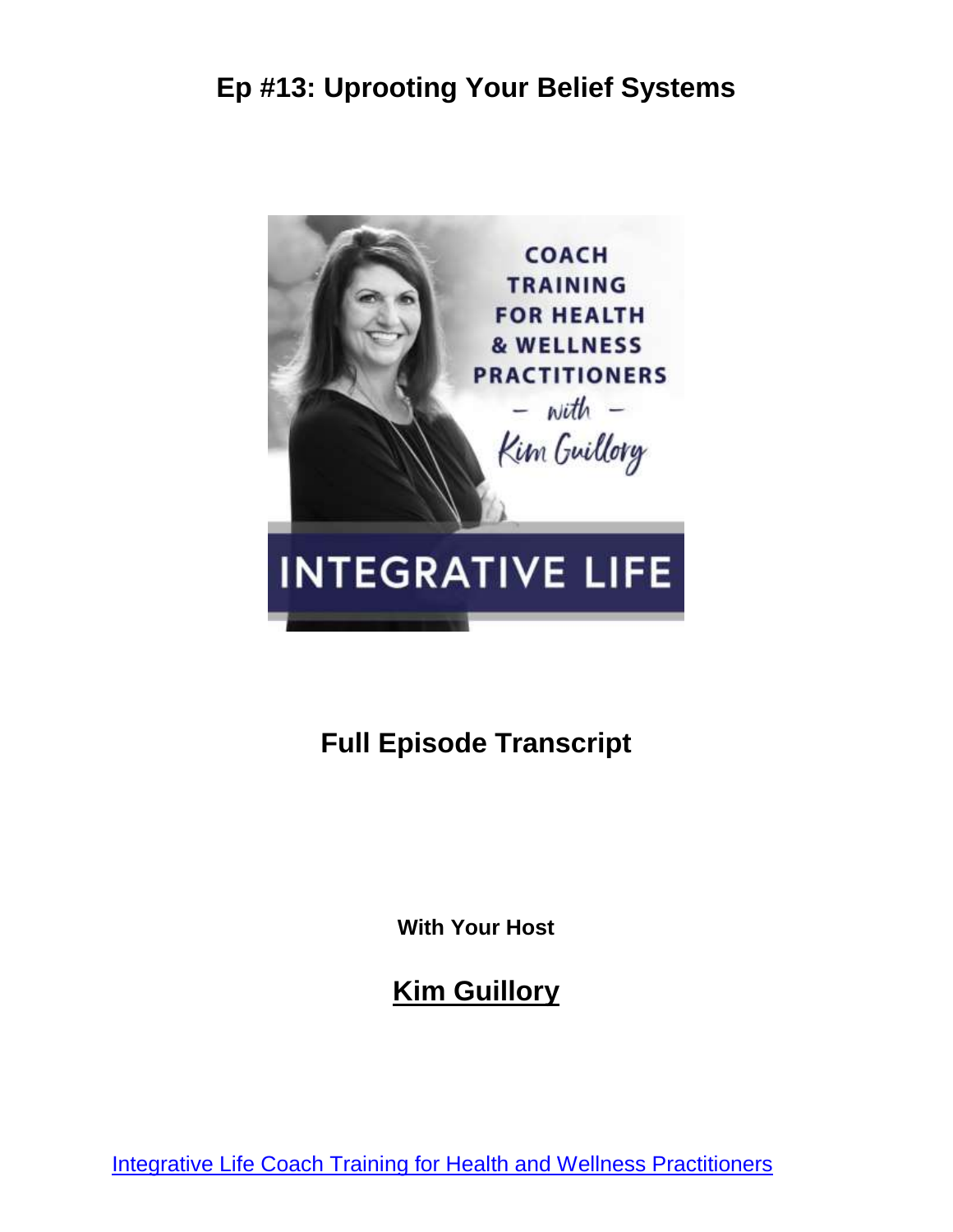Welcome to *Integrative Life Coach Training for Health and Wellness Practitioners*, the only podcast that can help YOU help more people, create a greater impact, and make more money in the health and wellness industry. Join Clarity and Confidence Coach, Kim Guillory, as she teaches you how to integrate your passion to serve with your skills and experience to create a business you love. Let's get started…

Hey guys, how's it going? I'm listening as I start to record this and I'm hearing the crop duster fly over my house, so if you can hear this in the background, my apologies. That's what it's like when you live out in the country.

So today I want to tell you a little story. Just a tiny one about what's happening in my backyard. So, we are cleaning up a flowerbed. Well, I should say my husband is cleaning up a flowerbed because I'm the one who causes him the trouble in the yard. And there is an old tree stump there and it was a Bradford pear tree that started to split because I planted it, it got too big, it's too close to the house.

I planted it in the wrong place and so there's all kinds of things happening with this stump that I'm seeing this week, and I wanted to share with you because I - let's just say it's the parable of the tree stump or lessons from the tree stump because I've been watching this for days and so much about nature has to tell us the story even about human nature.

So what I'm seeing in this tree stump is the root system. It's like, fascinating to try to - have you ever tried to take a stump out of the ground? You have to break through and tear through and rip apart this - all this system that's holding this together.

And so what it got me to thinking about is like, our beliefs are like these roots. Your thoughts, your beliefs, what your conditioning, your generational patterns, everything, the reason that you run your life the way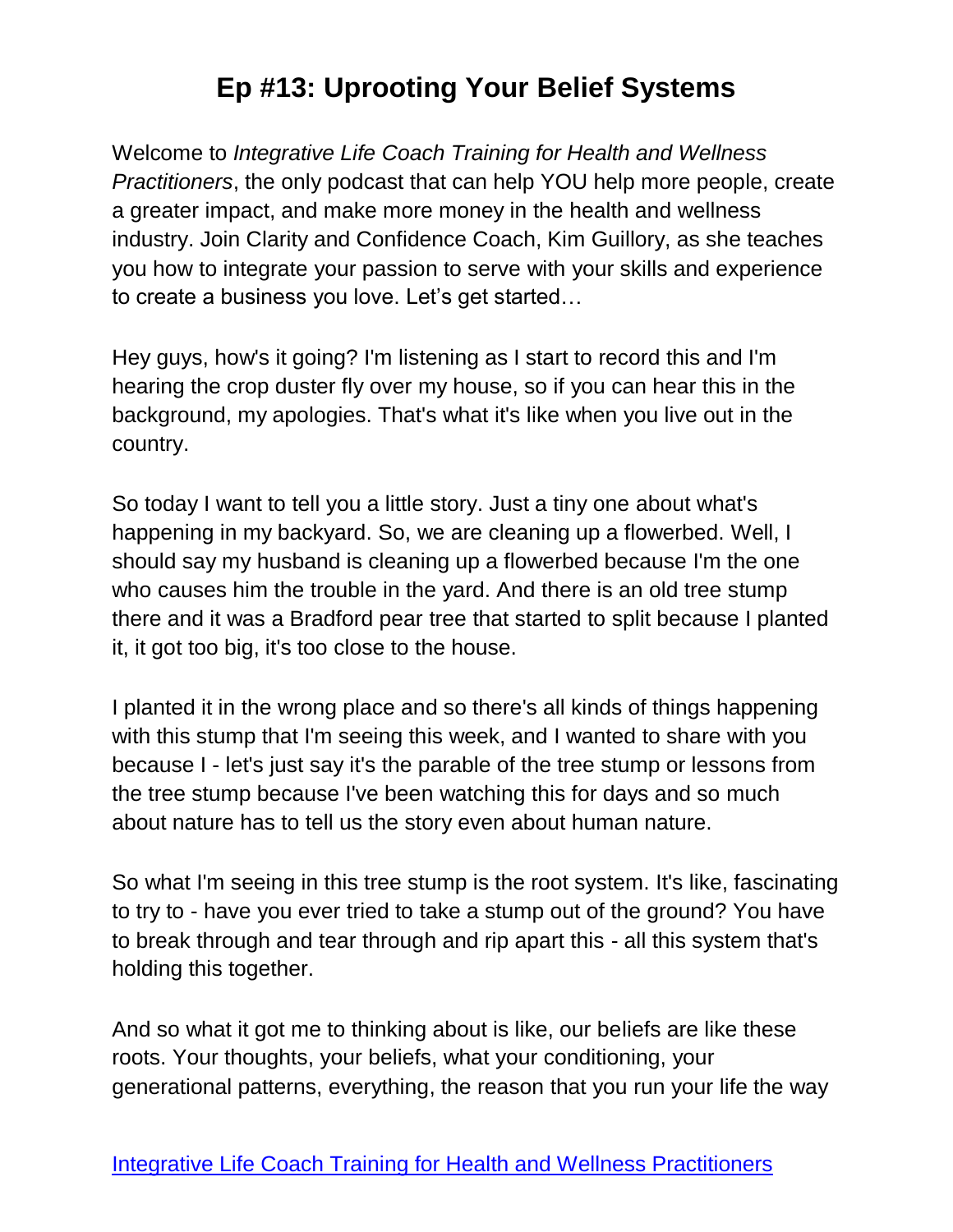you do is because of your root system. It's because of what you have planted and grounded yourself in. It's crazy.

This is why change is so hard. Because you have to uproot, you have to remove and it takes a long time to change this system, to completely revamp it or reset it. Because it's not as easy as just planting new roots or planting a new tree. We have to - I don't know, you can look at maybe cutting away, maybe burning it, dousing it with gasoline or poisoning it, and you think about how long that takes because it's just doing it on the outside.

If we catch it on fire, it's going to burn the wood part of it. Like the actual trunk, but it's not going to get to the roots, to the system. So we've already cut the top off and this is kind of what we do in transformation and change when we're looking at even changing into a healthy lifestyle.

Like, oh I'm going to start working out, we do it from our head. I'm going to go on this diet, I'm going to wake up at 5:30 every morning, I'm going to get my workout in. And we think our way through it from the top. We cut off the top or we cut at the top or we try to change the top of it, but not changing the root systems, what got us there to start off with.

How did the tree grow to be such a strong, powerful tree in the belief that it was already in? And so I've been in the fitness world, health, wellness, fitness, self-improvement, self-image, all of this stuff for over 20 years, and I've seen this over and over and over, but never in the depth and the strength of what I'm seeing in this actual tree trunk or tree stump.

And I see like, even when I first planted it. So say it's been about 10 years when I first put it in the ground, and it had this little tiny root system. Kind of like the way we come into the world. Just this tiny little baby, this little tiny brain. But the longer it spends time there, the longer it has to really dig its roots into the ground and strengthen them so they grow really far out and really far deep, and then they kind of get tangled amongst the dirt.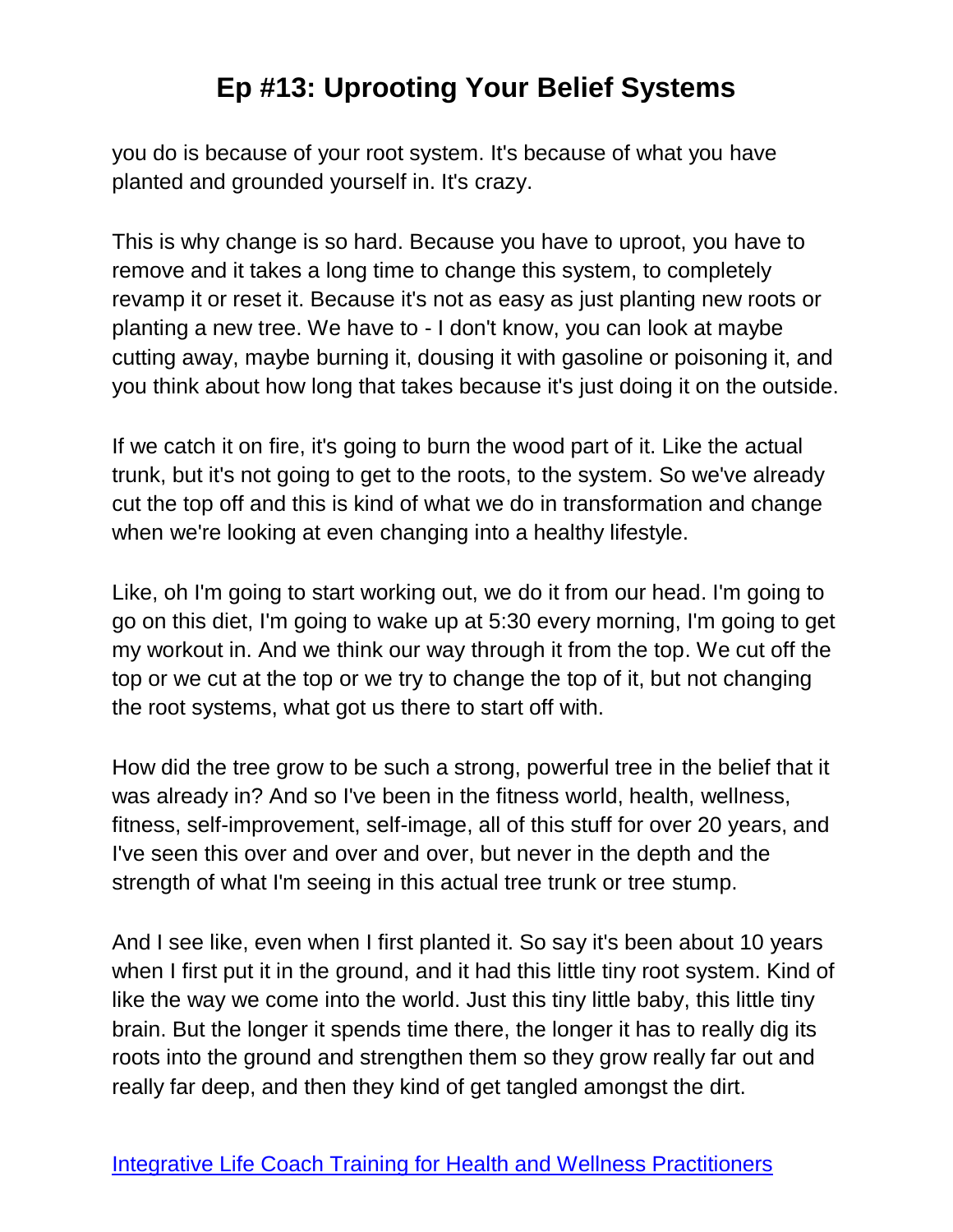And as it rains and they get watered and the sun shines and they grow stronger and stronger, and then you'll get these winds that come up against it and you imagine it's like, strengthening the roots. So this is kind of like when you have obstacles in your life and you have this particular root system already grounded.

It could be a negativity, it could be in doing things the hard way, but whatever your belief system is, when life hands you some of these challenges, you hold on for dear life. It's like fingertips, like grabbing in the roots, like no, I don't want to be uprooted. I need to do exactly what I'm doing, this is uncomfortable, I need to hold on.

And what you do is you strengthen those muscles, those roots that you've been using all of this time and then you become stronger in your belief system. The longer you stay planted in that environment, in those beliefs, the stronger you get in them. Can you see? I'm fascinated.

So we strengthen with the resistance of change. And what happens? Imagine you make the decision like I want to change my life, I want to improve my relationships, I want to get healthier, I want to improve my business, I want to grow into the CEO of my company and become the successful entrepreneur, and you try to do it from that old root system and you just keep growing the same thing.

So we cut the tree down last year but that root system continues to grow new sprouts, even though the top of the tree has changed. So imagine that your head space, that your mind game that's trying to change mentally. Even though that's changed, the roots are actually - they're still a byproduct of the roots in the environment that it's in.

You're trying to change into a new lifestyle, trying to change relationships, trying to change your business, going from scarcity or poverty mindset into an abundance mindset but your roots are grounded in disbelief. I'm not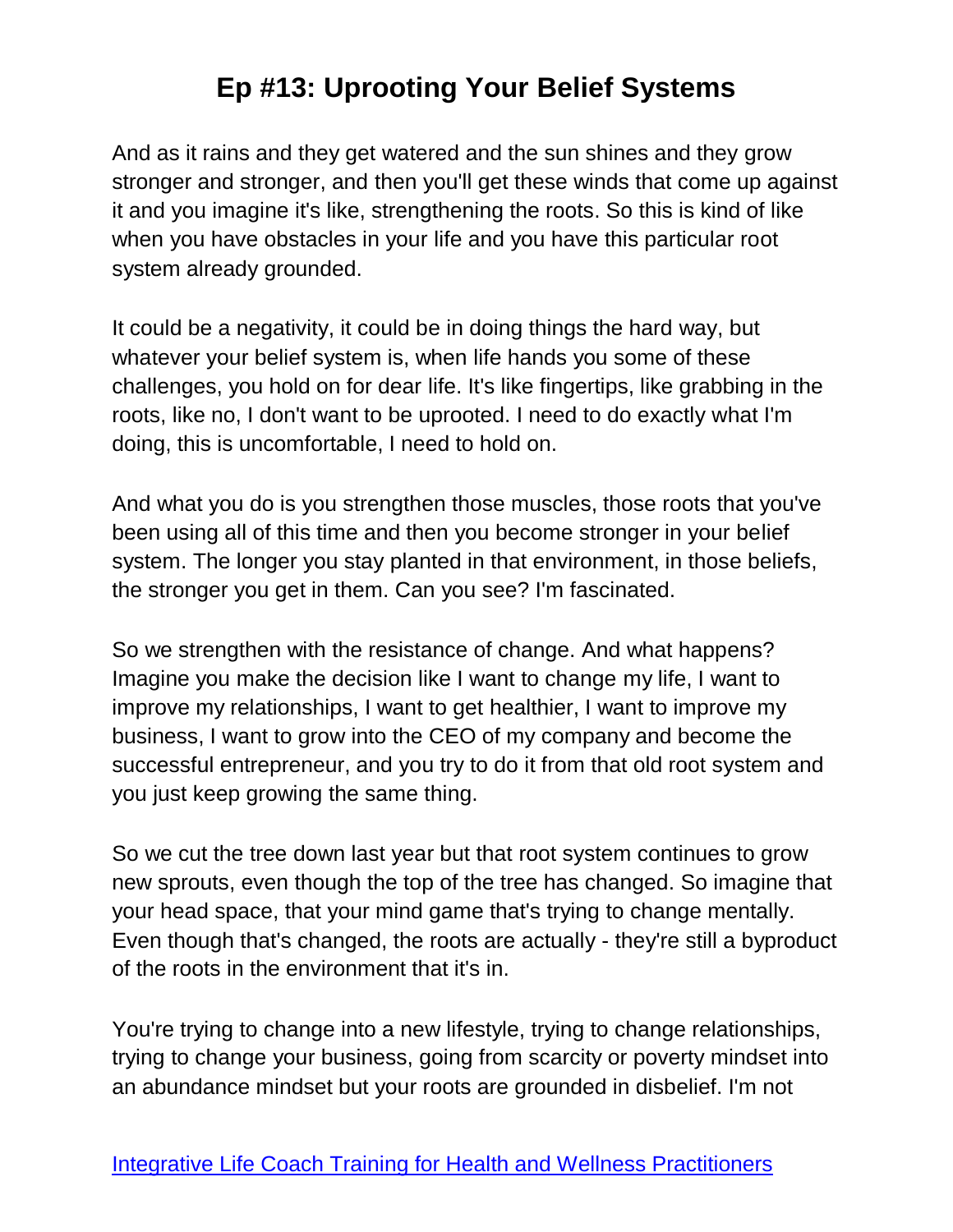good enough, that doesn't work for us, it'll never be available for me, that doesn't happen for people like us.

Say that's your roots, that's your beliefs, that it's not available and possible for you, and that's what's grown in that environment, that's who you've become. Change just the thoughts but we don't change the root system and the deep beliefs, and then there's new evidence that comes forward. You sprout new evidence because you're attracting what you truly believe in and what you're grounded in, so those new sprouts are representing bringing more of the old.

I keep saying that, but I'm having so much fun with this. So what happens is when we decide to make the change, we start to cut away at the roots. That's what I do. I used to say I like, chisel and get rid of the old stories, but think about this. We take a shovel all the way around the stump and we cut into the roots. Cut into the roots and they start popping and snapping and cracking.

And you got to go pretty deep down there. It's like layers, and this is what happens in personal transformation. We get into one story and it leads to another story and it leads you to another one and these events are just stacked on top each other and they make those beliefs stronger and more real to you.

And then when we truly believe that, then we actually get the emotions and the feeling, which kind of locks it in. So say we've loosened all of the roots, we've cracked through them with the shovel or whatever tool you want to use. Now we can go in with a chain or with a tractor or you know, however you want to pull it out. Out here in the south we do it with a four-wheeler.

And so you try to start pulling that loose, try to pull the stump away from the roots. That's like kind of trying to create a new byproduct from the environment that you're actually in, and what happens is as you pull the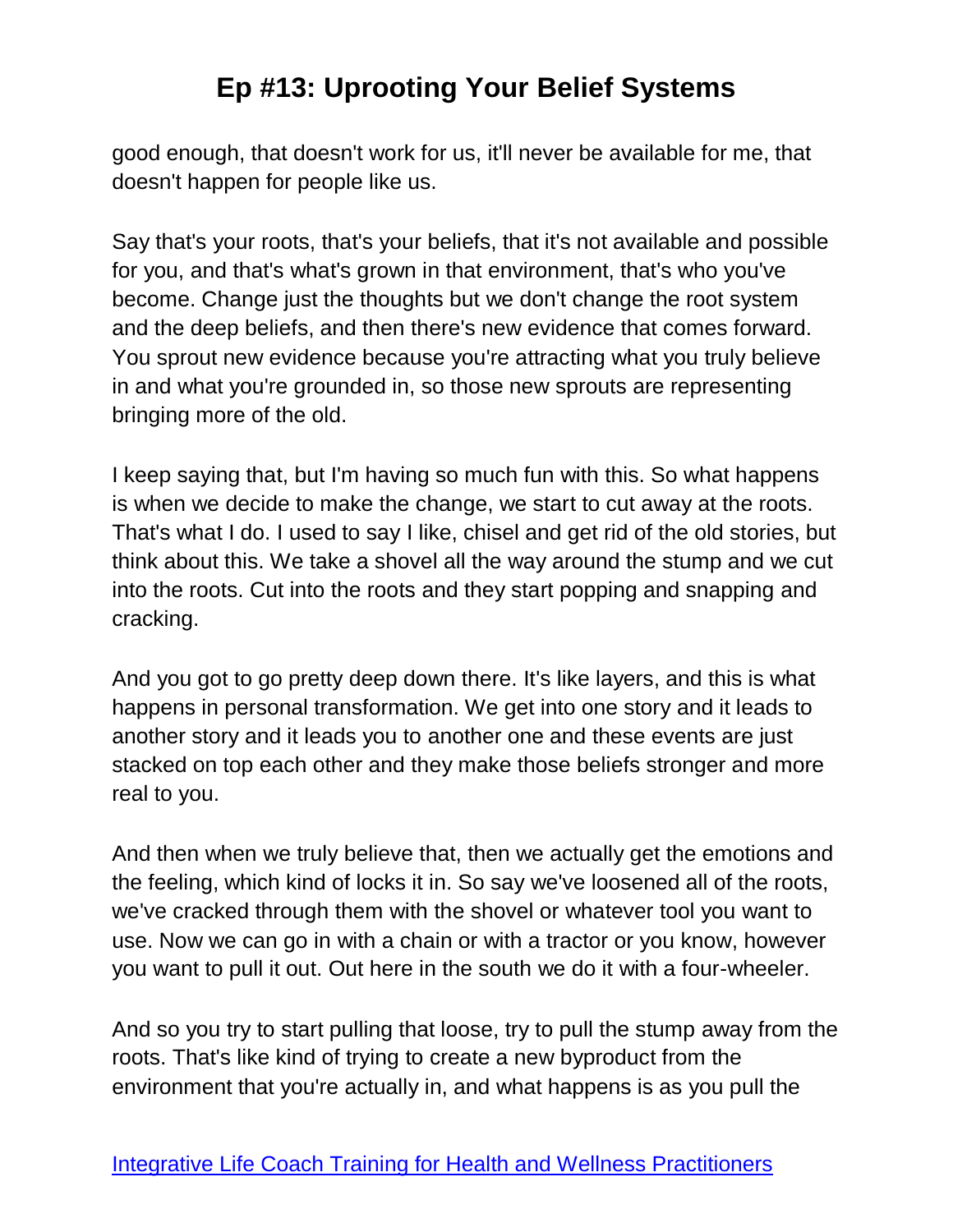root out, you hear this cracking and snapping and popping. And it's kind of loud, especially if it's a pretty big tree trunk. It's excruciating. It's painful, it's scary. It really gets your attention.

And as you pull, it kind of pulls itself back into the hole. You pull and it pulls itself back because those roots are intertwined in each other and in the ground and they buried really, really deep. And so you pull and it cracks and snaps and pops and that is what is happening with your belief system. Think about it. This is so good.

And that's when we give up. This is too hard, I can't get away, I don't know how to break free, I'm just going to leave it, I'm going to go and douse it with some gas, I'm just going to burn it. Eventually it'll die, maybe I can put poison it and get rid of the new growth. Like it's going to quit growing the new byproduct or the new results coming from the old root system, and all of that is just temporary.

So it's kind of like walking around saying positive affirmations or putting Band-Aids on chronic pain or like, trying to find a temporary solution to a long-term rooted problem. So imagine we just try to take care of it on the exterior but never break down into the roots because it's too hard, it's not possible, I can't do this, I'm tired, it makes too much noise, it pulls too hard, I don't like the way that sounds, I don't like the way it feels, I don't really feel like doing that.

That's all the excuses and the stories. Especially for you entrepreneurs out there, like, this is too hard, nobody wants this, no one wants to pay me, I can't get people to see my value, like, those are the stories that you come up with that stop you from moving forward in your business. And you think they're kind of innocent, but just so you know, they're your unconscious beliefs. They are the root system that has been buried in your foundation and that has been ruling the way you have done things up until now.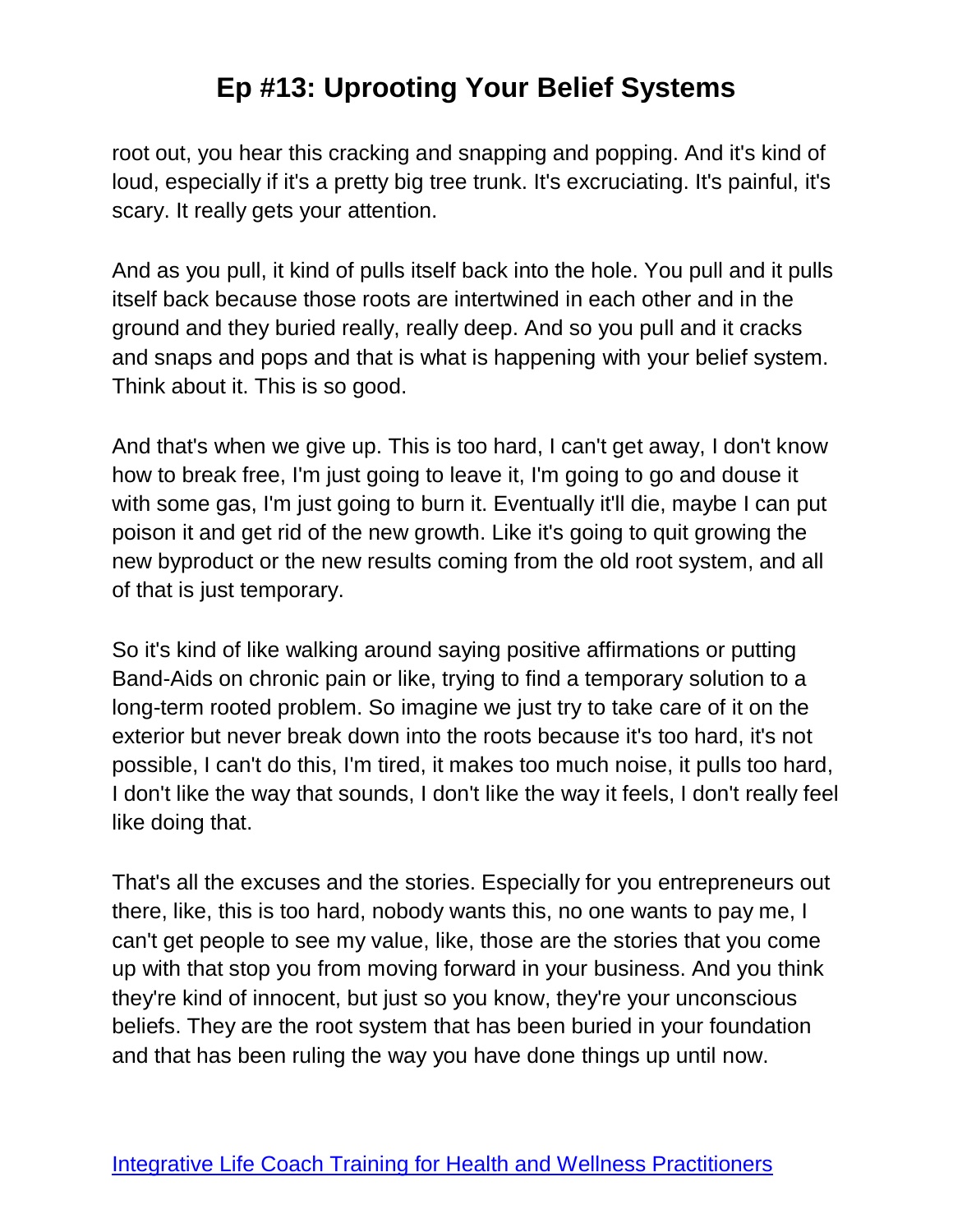And when you step into this work and you start to transform and we start to cut away at those roots and it gets painful and loud and noisy, you're just like, throw in the towel. It's just way easier just to stay here than to worry about what other people say or think because what happens is once we pull the stump out, through all that agony or it's actually just the emotions and you think it's agony but it's really just processing those emotions, that's the work, it leaves a big gaping hole.

And the honest truth is that hole scares so many people because it's like I don't even know who I am in this circle anymore. I don't even recognize myself. People are going to think differently about me or whatever your environmental agreement has been. When you step into your higher self, when you step into your higher power, when you start to create abundance, when your business takes off, when you lose the weight, when your relationships clean up, your whole entire environment changes, the root system has to change too for it to survive, for the changes to survive.

That's why mindset alone does not work because you can't logically make your way to the next level, because you don't believe the new affirmation or the new thought because you don't feel it. And what happens is your old belief system, your old roots create thoughts. Those thoughts create a feeling and then you react and respond to that feeling.

And that's where things stop, that's where I start in this actual process is, I'm super interested in getting into the root system. I'm super interested in finding out how you got to the point where you got. Now, do we need to know all of the stories and all of the details? Absolutely not. We just need to get to the point where you're feeling those sensations and you're willing to process them rather than the throw in the towel or run and go away.

You're willing to actually begin to recognize, have awareness, that's always the first step. Recognize that it's just an old root system. It's just an old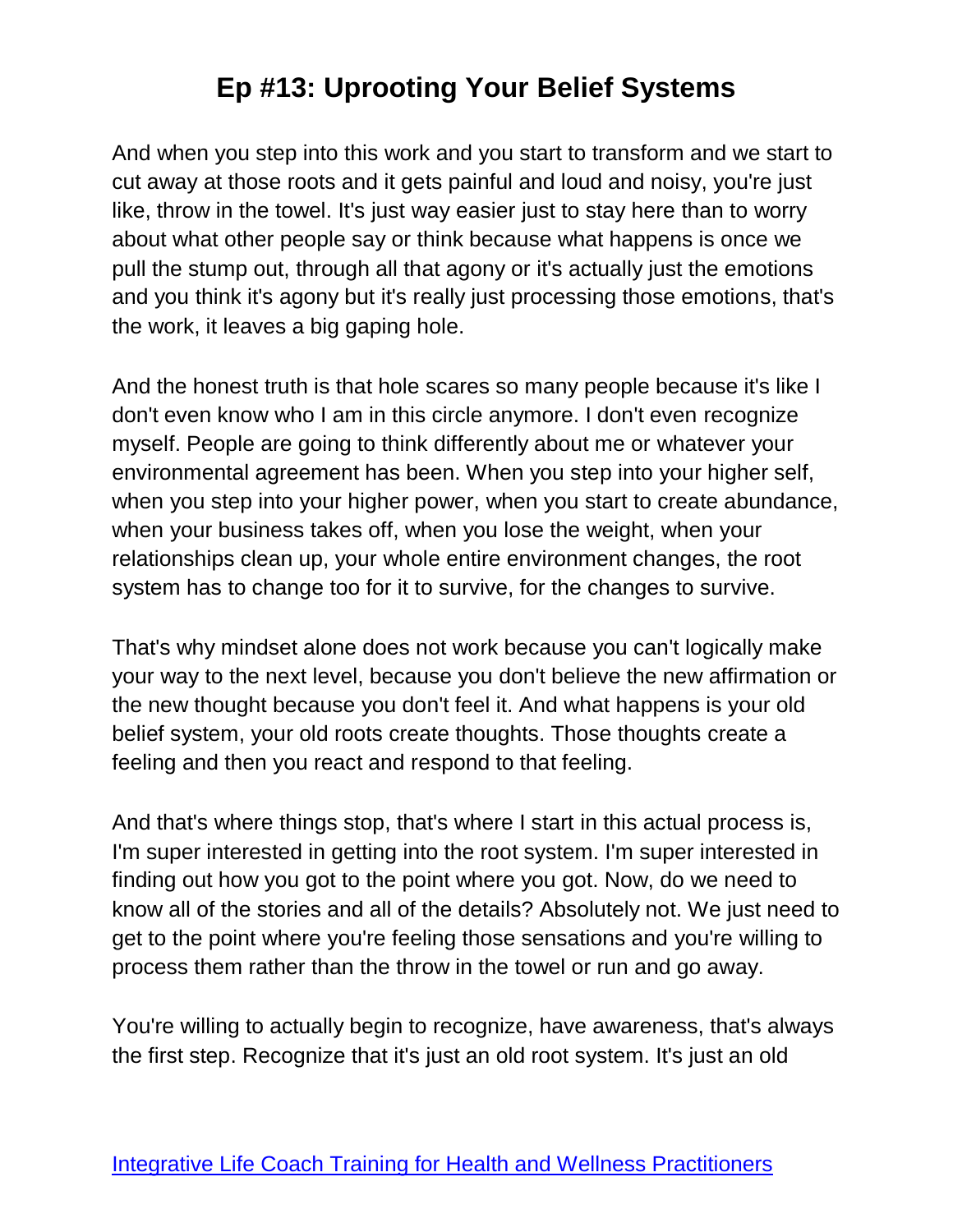story. It's just the way things have been up until now. Once you recognize that, then you can see opportunity for moving forward.

What happens through at this point, you get this cognitive dissonance, which is part of you is like yes, I'm so excited, I can't wait to step into this, I can already see the house and see the core and see the clients and already know what that's going to be like. And then that other part of you that's rooted in the old system is like no, this is too painful, this is too scary, who am I to do this, what's going to happen, because your old experiences keep drawing you back to the old root system.

That, my friends, is why change is so hard. So start with - I'm going to give you some takeaways. Start with just becoming aware of your root system, which is your belief system. Where are they planted? In fertile soil? In just habitual soil? In someone else's soil? Where do your roots go? What are they planted in? What is growing from those beliefs?

Who are you becoming if you keep those thoughts and beliefs? Because what a belief is is a thought thought over and over until it's locked in and then you believe it. So yes, you can absolutely change that and turn it around, but if you change it and you're still triggered by the old root system, by the old emotions, and you don't have the awareness that it's just that showing up again, then it makes it a little hard to take that next step and go forward.

So I just want to bring that to your attention today is just becoming aware. And the way you do that is by becoming present and notice the way you respond. Notice how you feel. Notice the thoughts in your mind and what you tell yourself. Notice when you're feeling uncomfortable. What's the fear? What's the doubt? What's the thought? What are you worried about other people thinking about you? What is the thought that's creating the emotion? What is that rooted and grounded in?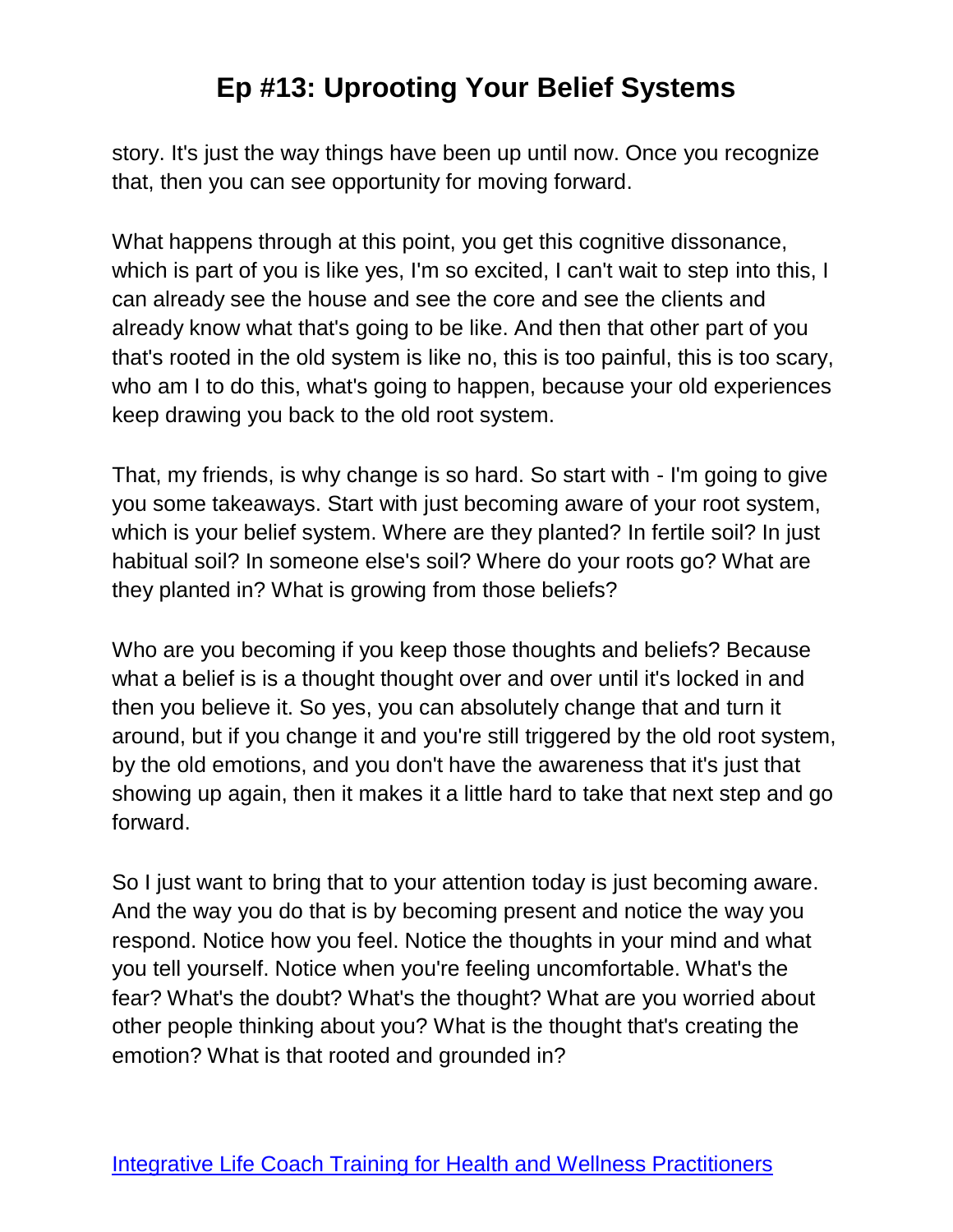So it's just an awareness, just a presence. I talk a lot about you have to see it so that you can lift it so that you can shift it. This is the seeing part. You just want to see. What is it? And once you bring this awareness, you become the witness consciousness or the Christ consciousness or you become the see-er, the observer of your own life and then you can see the thoughts that lead to the emotions. It has to come first.

You can white-knuckle it, you can just do the positive affirmations for a while but eventually, eventually you will get to this point. So just know that if you keep quitting on yourself, if you keep self-sabotaging, if you find yourself stuck in the same thing forever and ever, like I have been a massage therapist for 10 years and I just can't catch a break and I don't know why clients don't show up and I have to work on days that I don't really want to work, or you're a yoga teacher and you're like, oh my god, I get 10 people in class then the next week there's only two. Why am I not getting this?

Just know that your root system, your belief system is grounded in something that is creating those results. Here we go. Once you see it, then you can lift it, and that's the unveiling part. That's when you question the root system, like what is this grounded in, where does this come from, is it true? You start to ask these questions of yourself. Is it true? Who would I be without that thought? What if I didn't think that? Would it be this way?

And then after that is when the shift starts to happen because you're able to navigate your way into a different response because when you change your thought and that changes your feeling, then it changes the action that you take. So instead of throwing in the towel and quitting, rather than that, you'll be more like oh, that's when the old story comes up. That's still a part, that's still attached at the root.

That's not me anymore, I don't believe that anymore, I'm not afraid, I'm not afraid to grow, I'm not afraid to uproot, I'm not afraid to be planted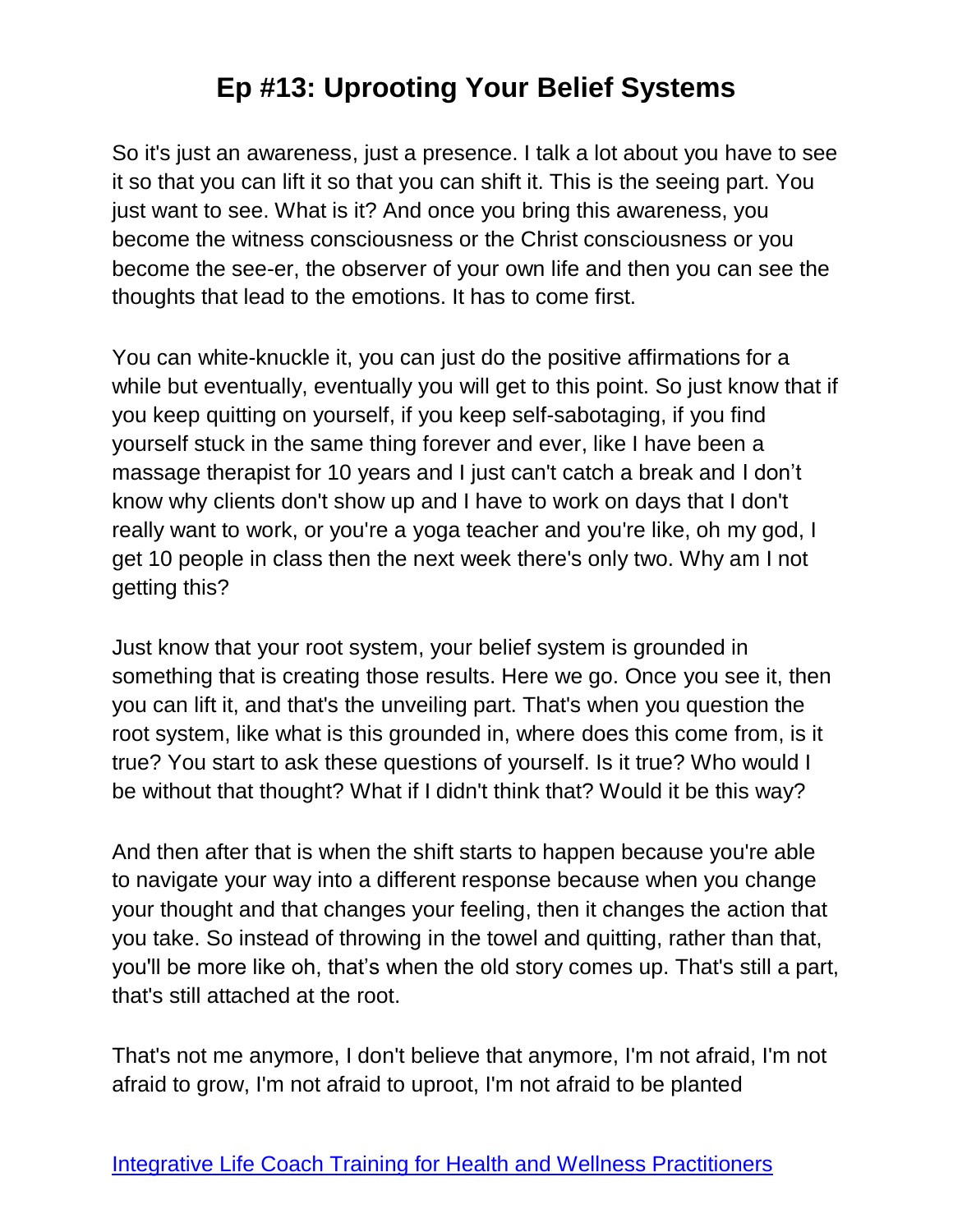somewhere else and be someone else and do something else. I can let that go, and then it'll just release. And you just keep doing that over and over and over and over until you create the new.

I used to say it's like pulling weeds and planting seeds. You know you got to pull the old weed out and then you plant the new seed and then you water it and then it grows. Well, after watching this root system and this stump and this process and it's still not up yet, by the way. There's broken roots all over the place because we're pulling up all of the stuff that was around it so it looks like when new grey hairs popping out of your head, it's like they're spirally coming out of the ground and that's what made me realize like, oh my god, our root system is so deep and embedded and so many people, so many relationships, so many experience, so many things, so many environments, it's kind of like that.

Watching all of that come to the surface has been so impactful for me. So when you're pulling weeds and planting seeds, it's like yeah, just pull a weed, put a new seed, but not this. This is way deeper. And after I started watching the new life that was growing from the tree stump, even though we had cut the top off, that's like us trying to make transformation and change come from our mindset, from our mentality, from our logic, from the top of us. From the neck up.

It didn't stop. It didn't stop the new growth. There was still stuff growing from the old root system. So that's our old habits and behaviors. That's why we keep doing the same thing over and over, and that's why we keep getting the same results over and over. And then we're annoyed and aggravated and we try to pour in the gas and the poison and we catch it on fire and we try cutting it shorter.

We try all of this stuff in our life, in our business. You'll notice this like, oh, let's run a special, let's do a giveaway, let's buy one you get two free or whatever your promotional mind, your marketing mindset is, start trying all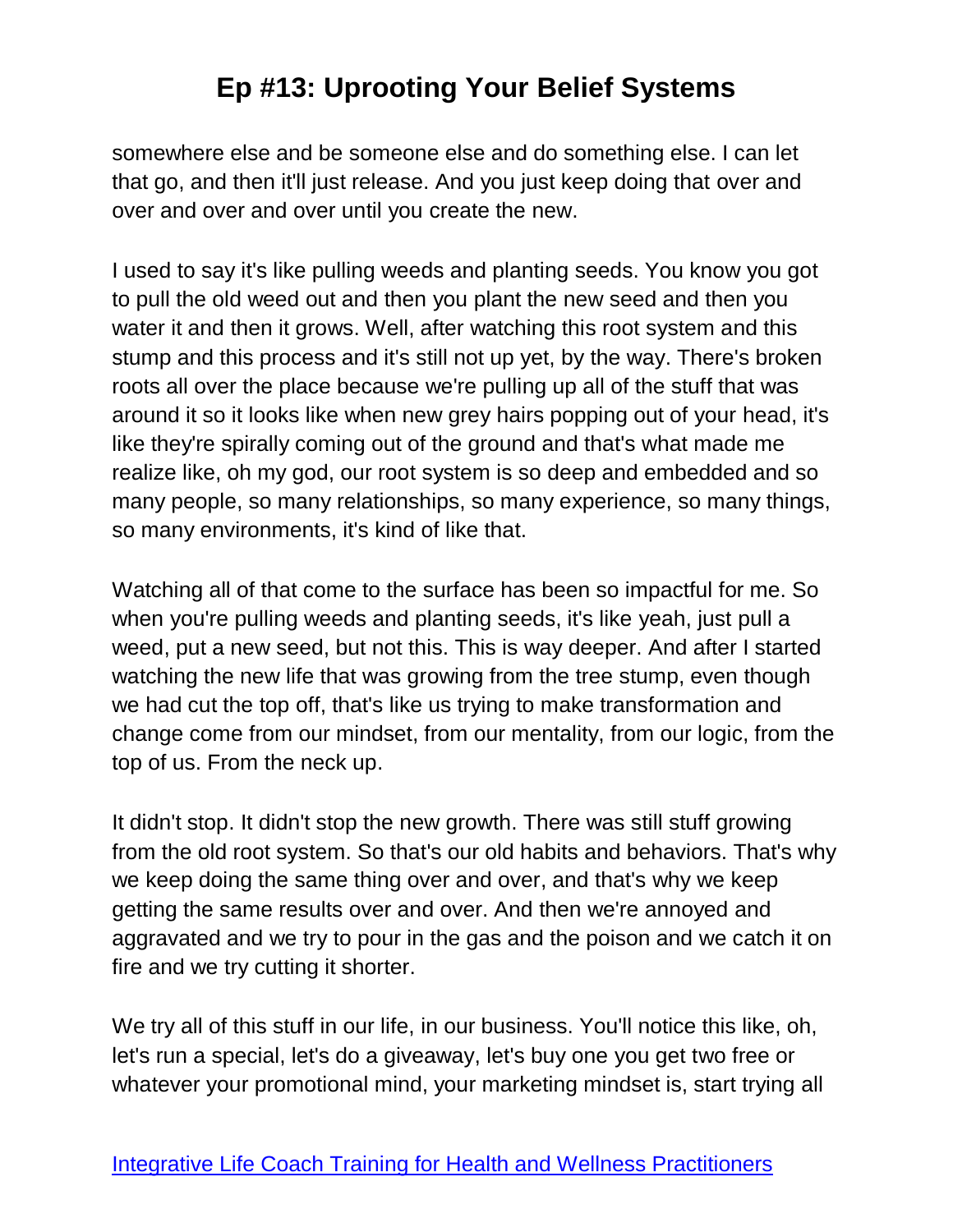of that stuff on the outside instead of going down into the old system and severing it and changing it from there.

Is that crazy? This is good. So think about it this way. When you're watching that new life grow from the old stump, so you're seeing this in your own life, you're seeing the old behavior come back, you're seeing the cognitive dissonance and you're realizing like, I'm doing all of this stuff. It's like what they say about insanity is doing the same thing over and over and expecting new results.

So it's as if you see this stump and it's a Bradford pear tree and you're expecting a pecan tree to grow from it. It's just not going to happen. So what's happening here is we are reinventing ourselves. When we say I want more, we are signing up for this reinvention because to step into the entrepreneur self, to step into the shameless success, you have to reinvent yourself. All of you on all levels.

And we get little glimpses of it. We do this mindset thing and then something will get something back from it, get a result, and we're like yes, this is so exciting, oh my god, I can keep doing it, but it's short-lived because it's coming from the logical mind. But if you can take that down a little bit further and start unrooting, start unburying, start pulling up, start cutting away this old stuff, then you can actually clean up that hole, clean up that big gap and start filling it with the new stuff that you want to bring into your life.

Clean it up first though. Don't leave any of the roots there. Clean it up, clean it out, scrape it away. I call that residue. It's old emotional residue and it's old beliefs that samskaras is what we call it. It's like old stuff that keeps getting triggered, but once we clean all that out, now you can put some fresh new soil, some fresh new beliefs and then you can start watering those and growing those and nurturing them and taking care of them.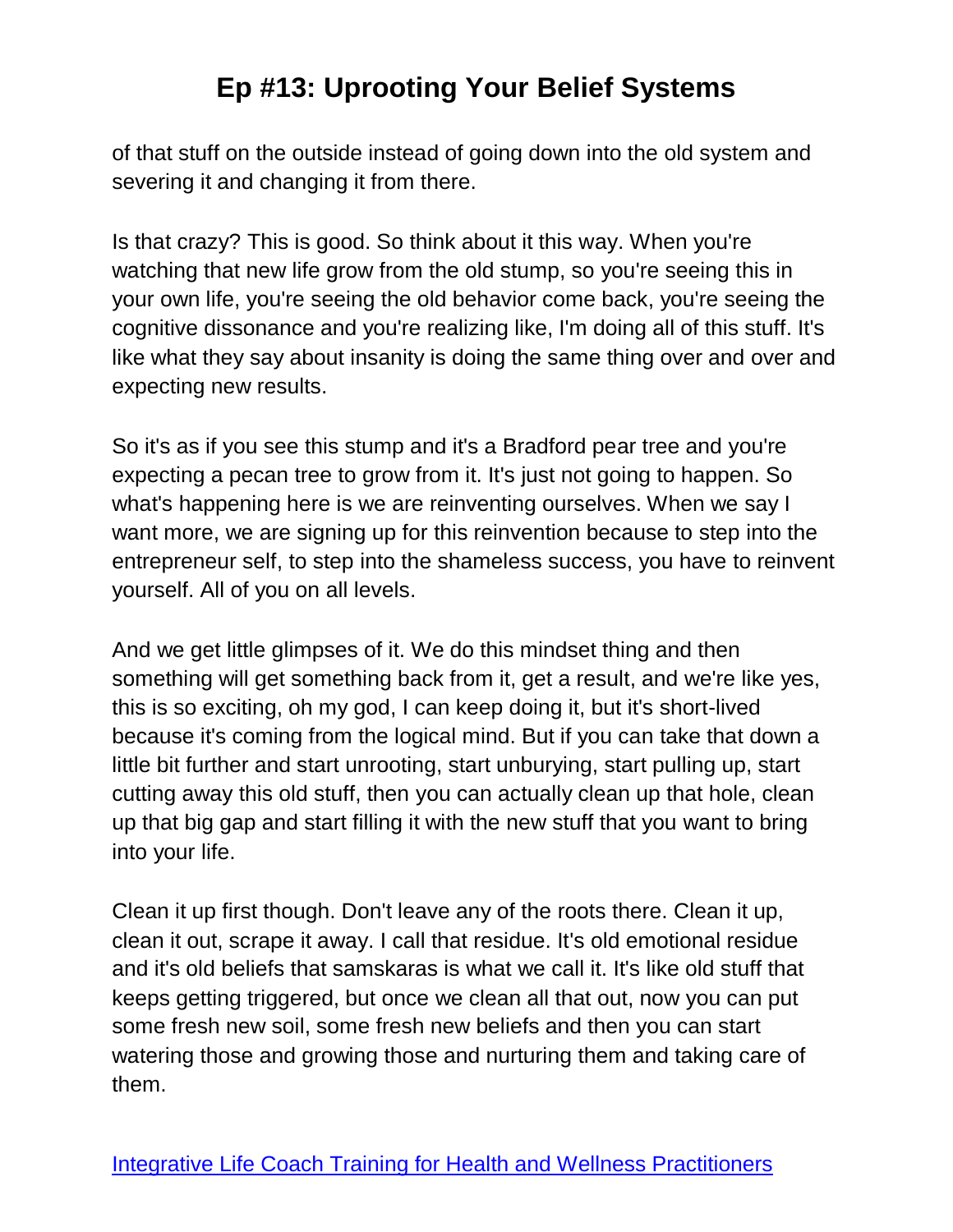And the longer you stay in that belief, in those new beliefs, then you start growing the new product, the new you, the new self, the new relationships, the new business growth or better health, or more wealth. What is it that you are looking to grow more of? You want it planted and grounded in that belief.

You don't want to try to grow something new from the old belief system. That's where the struggle comes from. So that's my week. It's been super fun. I've done some Facebook Lives with it and I mean, there's so much more that I want to say about it, but to keep this short and to really dial it in, I really want to kind of repeat this.

So your beliefs are the same thing as this root system. What you have grown, what you have grown in, the environment that you've been brought up in, your past experiences and everything that life has shown you and taught you, everything that you've tried that you did succeed at, you will keep trying to do over and over and over as the new person, but you're in the old root and belief system.

And so to truly be in the biology of belief or into the presence of belief, it's really about becoming aware of the old stories that are still there, and then becoming aware that you no longer have to live by them, then you can release them, that you can let them sever, you can let them go. And when something does come up, this resistance, this fear, this cracking and popping and worry and anxiety or whatever it is that comes up, that that is normal.

It's like loosening a tooth. It's okay to feel it. It's actually the worst thing that will happen is you will feel an emotion. And if you're willing to process that emotion, if you're willing to stay present and let it go, then it's over and you just rinse and repeat, rinse and repeat, and eventually you become the new root system, the new belief system. And then you can begin to live from a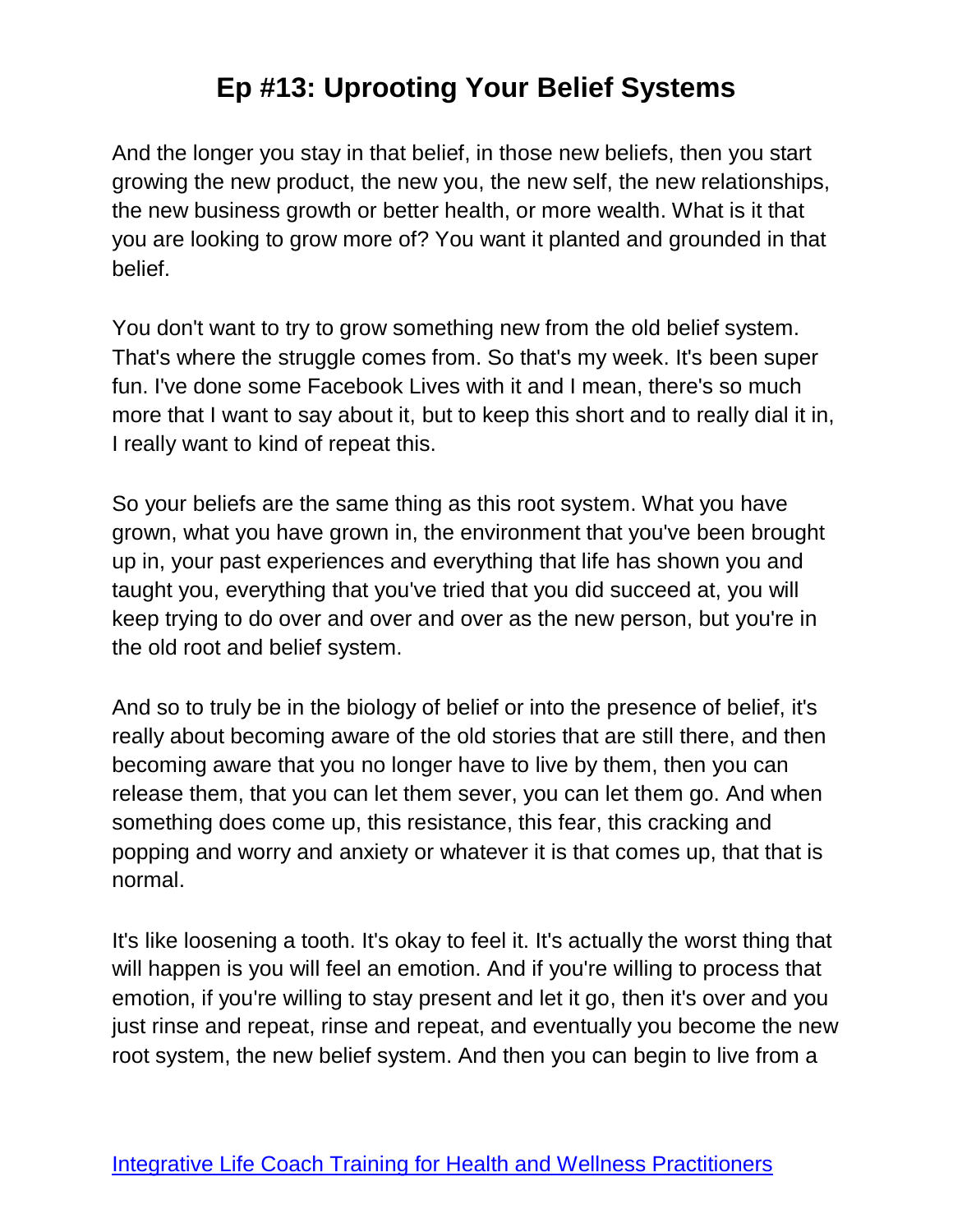place of ease and flow and freedom and prosperity and abundance. So good.

Alright, I am so excited to have shared this with you. I hope you have some takeaways from it. So I'm not taking back my process about the pulling weeds and planting seeds. I still think that's important and the same with the seeing, lifting, and shifting, but what I hadn't seen is just how deep this is and why it's so hard for people to let go of the old habits, behaviors, beliefs, patterns, conditioning because these roots grow so deep.

I'll let you know as we get this stump out. We haven't even tried. We just have the stump and all the roots are exposed right now and that's basically what's happening when you start this process. You're exposed. You begin to expose the old beliefs so that you can unveil them and dismantle them.

So right now we're just in the exposing process, which is the same as the awareness process, and you can only see this awareness and have this exposure when you are present. So instead of burning and dousing with gasoline or putting poison on it and trying to pretend like it's not there, like the root system's just going to die and go away, instead, know that it's just some emotions and some feelings.

And that's the worst thing that can happen is that you can feel those and you might experience some vulnerability, some shame, some humbleness, but it's such a beautiful and worthy journey because this is where you grow that daring courage and confidence, and this is where you become, where you create more. It's an amazing, beautiful journey.

This work is mind-blowing. Best thing ever is to actually have learned it and even more than that, to have the - I feel so grateful and blessed to be able to teach it and watch so many people transform their business, their lives, their relationships, their families, and to have front row seat to that has been such an honor in my life. Alright, until next week.